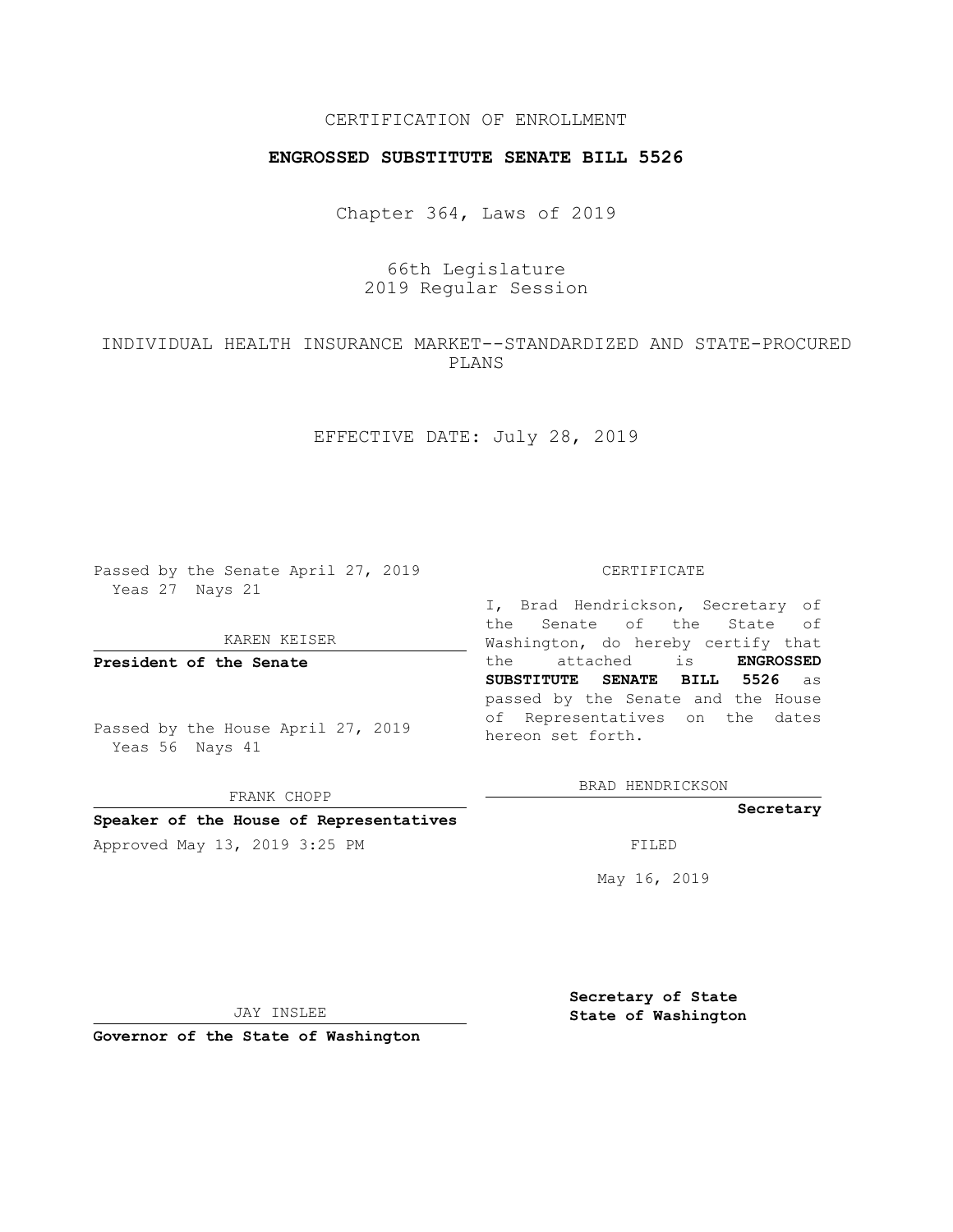### **ENGROSSED SUBSTITUTE SENATE BILL 5526**

AS AMENDED BY THE CONFERENCE COMMITTEE

Passed Legislature - 2019 Regular Session

# **State of Washington 66th Legislature 2019 Regular Session**

**By** Senate Health & Long Term Care (originally sponsored by Senators Frockt, Cleveland, Kuderer, Randall, Keiser, Dhingra, Conway, Wellman, Darneille, Hunt, Hobbs, Das, Liias, Nguyen, Pedersen, Rolfes, Saldaña, and Van De Wege; by request of Office of the Governor)

READ FIRST TIME 02/21/19.

 AN ACT Relating to increasing the availability of quality, affordable health coverage in the individual market; adding a new section to chapter 43.71 RCW; adding a new section to chapter 42.56 RCW; adding new sections to chapter 41.05 RCW; adding new sections to chapter 48.43 RCW; adding a new section to chapter 82.04 RCW; creating new sections; and providing expiration dates.

7 BE IT ENACTED BY THE LEGISLATURE OF THE STATE OF WASHINGTON:

8 NEW SECTION. **Sec. 1.** A new section is added to chapter 43.71 9 RCW to read as follows:

 (1) The exchange, in consultation with the commissioner, the authority, an independent actuary, and other stakeholders, must establish up to three standardized health plans for each of the 13 bronze, silver, and gold levels.

 (a) The standardized health plans must be designed to reduce deductibles, make more services available before the deductible, provide predictable cost sharing, maximize subsidies, limit adverse premium impacts, reduce barriers to maintaining and improving health, and encourage choice based on value, while limiting increases in 19 health plan premium rates.

20 (b) The exchange may update the standardized health plans 21 annually.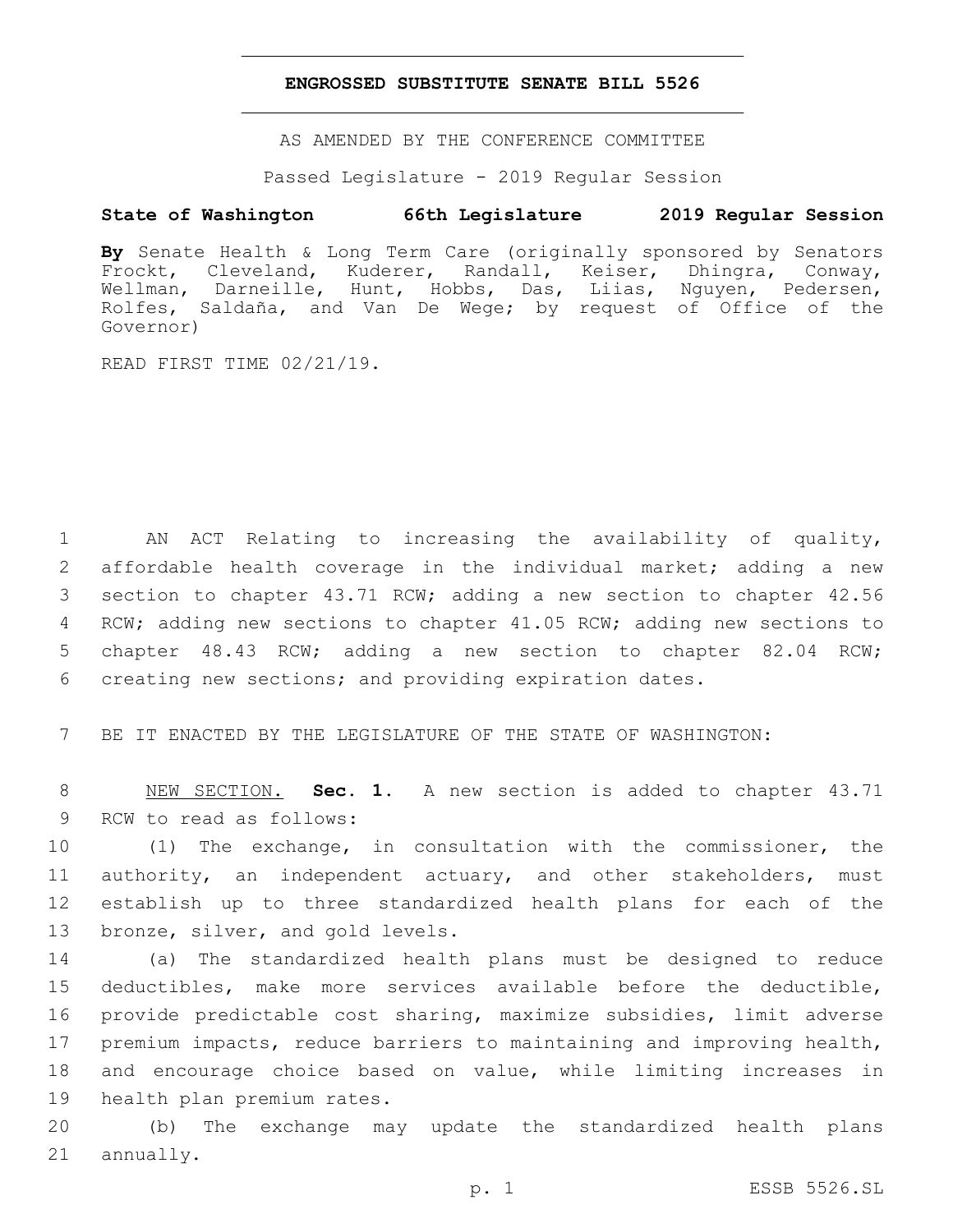(c) The exchange must provide a notice and public comment period before finalizing each year's standardized health plans.

 (d) The exchange must provide written notice of the standardized health plans to licensed health carriers by January 31st before the year in which the health plans are to be offered on the exchange. The exchange may make modifications to the standardized plans after January 31st to comply with changes to state or federal law or 8 requlations.

 (2)(a) Beginning January 1, 2021, any health carrier offering a qualified health plan on the exchange must offer one silver standardized health plan and one gold standardized health plan on the exchange. If a health carrier offers a bronze health plan on the exchange, it must offer one bronze standardized health plan on the 14 exchange.

 (b)(i) A health plan offering a standardized health plan under this section may also offer nonstandardized health plans on the 17 exchange.

 (ii) The exchange, in consultation with the office of the insurance commissioner, shall analyze the impact to exchange consumers of offering only standard plans beginning in 2025 and submit a report to the appropriate committees of the legislature by December 1, 2023. The report must include an analysis of how plan choice and affordability will be impacted for exchange consumers 24 across the state.

 (iii) The actuarial value of nonstandardized silver health plans offered on the exchange may not be less than the actuarial value of the standardized silver health plan with the lowest actuarial value.

 (c) A health carrier offering a standardized health plan on the exchange under this section must continue to meet all requirements for qualified health plan certification under RCW 43.71.065 including, but not limited to, requirements relating to rate review 32 and network adequacy.

 NEW SECTION. **Sec. 2.** A new section is added to chapter 42.56 34 RCW to read as follows:

 (1) Any data submitted by health carriers to the health benefit exchange for purposes of establishing standardized health plans under section 1 of this act are exempt from disclosure under this chapter. This subsection applies to health carrier data in the custody of the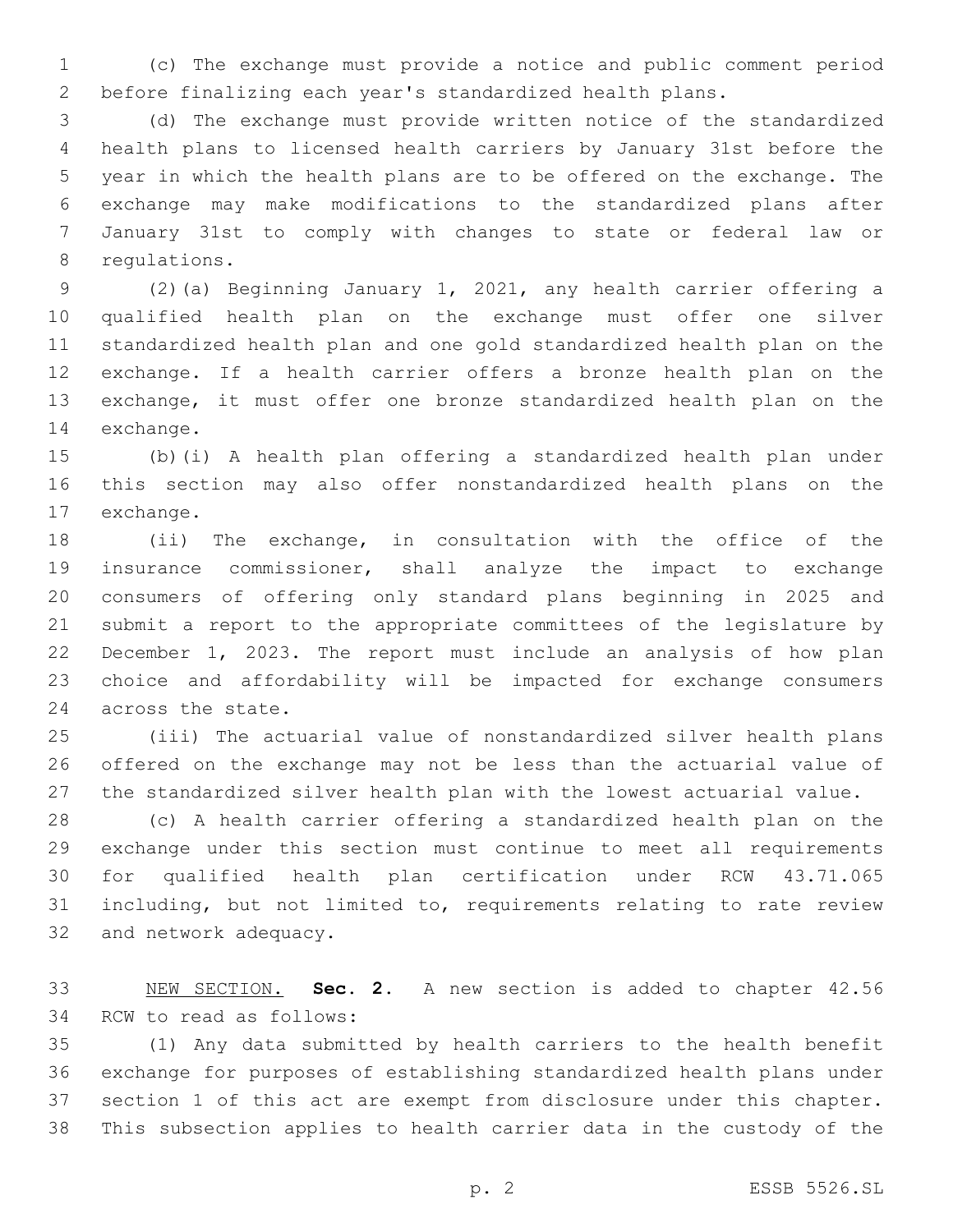insurance commissioner for purposes of consulting with the health 2 benefit exchange under section  $1(1)$  of this act.

 (2) Any data submitted by health carriers to the health care authority for purposes of section 3 of this act are exempt from 5 disclosure under this chapter.

 NEW SECTION. **Sec. 3.** A new section is added to chapter 41.05 7 RCW to read as follows:

 (1) The authority, in consultation with the health benefit exchange, must contract with one or more health carriers to offer qualified health plans on the Washington health benefit exchange for plan years beginning in 2021. A health carrier contracting with the 12 authority under this section must offer at least one bronze, one silver, and one gold qualified health plan in a single county or in multiple counties. The goal of the procurement conducted under this section is to have a choice of qualified health plans under this section offered in every county in the state. The authority may not execute a contract with an apparently successful bidder under this section until after the insurance commissioner has given final approval of the health carrier's rates and forms pertaining to the health plan to be offered under this section and certification of the 21 health plan under RCW 43.71.065.

 (2) A qualified health plan offered under this section must meet 23 the following criteria:

 (a) The qualified health plan must be a standardized health plan 25 established under section 1 of this act;

 (b) The qualified health plan must meet all requirements for qualified health plan certification under RCW 43.71.065 including, but not limited to, requirements relating to rate review and network adequacy;

 (c) The qualified health plan must incorporate recommendations of the Robert Bree collaborative and the health technology assessment 32 program;

 (d) The qualified health plan may use an integrated delivery system or a managed care model that includes care coordination or 35 care management to enrollees as appropriate;

 (e) The qualified health plan must meet additional participation requirements to reduce barriers to maintaining and improving health and align to state agency value-based purchasing. These requirements may include, but are not limited to, standards for population health

p. 3 ESSB 5526.SL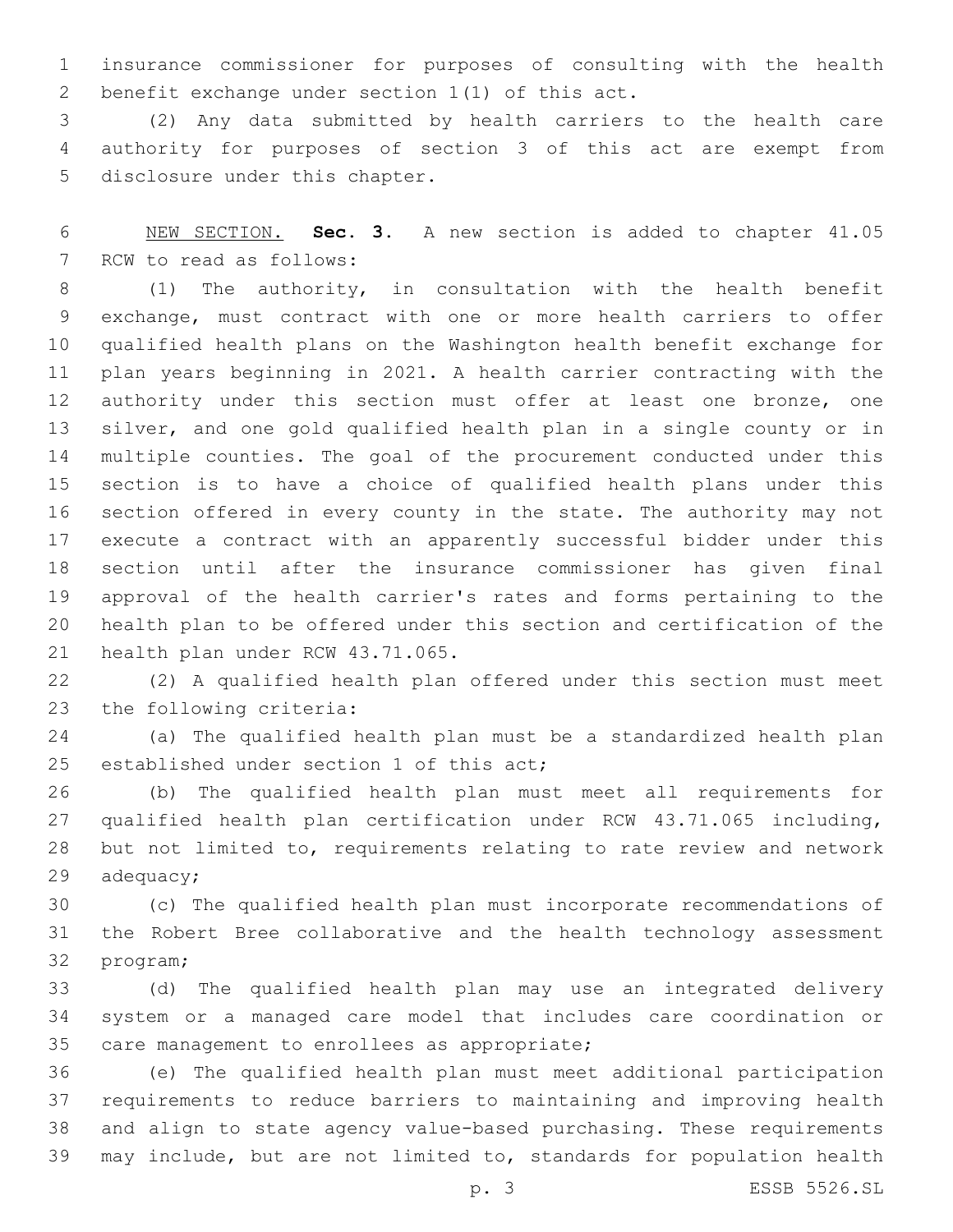management; high-value, proven care; health equity; primary care; care coordination and chronic disease management; wellness and prevention; prevention of wasteful and harmful care; and patient 4 engagement;

 (f) To reduce administrative burden and increase transparency, the qualified health plan's utilization review processes must:

 (i) Be focused on care that has high variation, high cost, or low 8 evidence of clinical effectiveness; and

9 (ii) Meet national accreditation standards;

 (g)(i) The total amount the qualified health plan reimburses providers and facilities for all covered benefits in the statewide aggregate, excluding pharmacy benefits, may not exceed one hundred sixty percent of the total amount medicare would have reimbursed providers and facilities for the same or similar services in the 15 statewide aggregate;

 (ii) Beginning in calendar year 2023, if the authority determines that selective contracting will result in actuarially sound premium rates that are no greater than the qualified health plan's previous plan year rates adjusted for inflation using the consumer price index, the director may, in consultation with the health benefit exchange, waive (g)(i) of this subsection as a requirement of the 22 contracting process under this section;

 (h) For services provided by rural hospitals certified by the centers for medicare and medicaid services as critical access hospitals or sole community hospitals, the rates may not be less than one hundred one percent of allowable costs as defined by the United States centers for medicare and medicaid services for purposes of 28 medicare cost reporting;

 (i) Reimbursement for primary care services, as defined by the authority, provided by a physician with a primary specialty designation of family medicine, general internal medicine, or pediatric medicine, may not be less than one hundred thirty-five percent of the amount that would have been reimbursed under the medicare program for the same or similar services; and

 (j) The qualified health plan must comply with any requirements established by the authority to address amounts expended on pharmacy benefits including, but not limited to, increasing generic utilization and use of evidence-based formularies.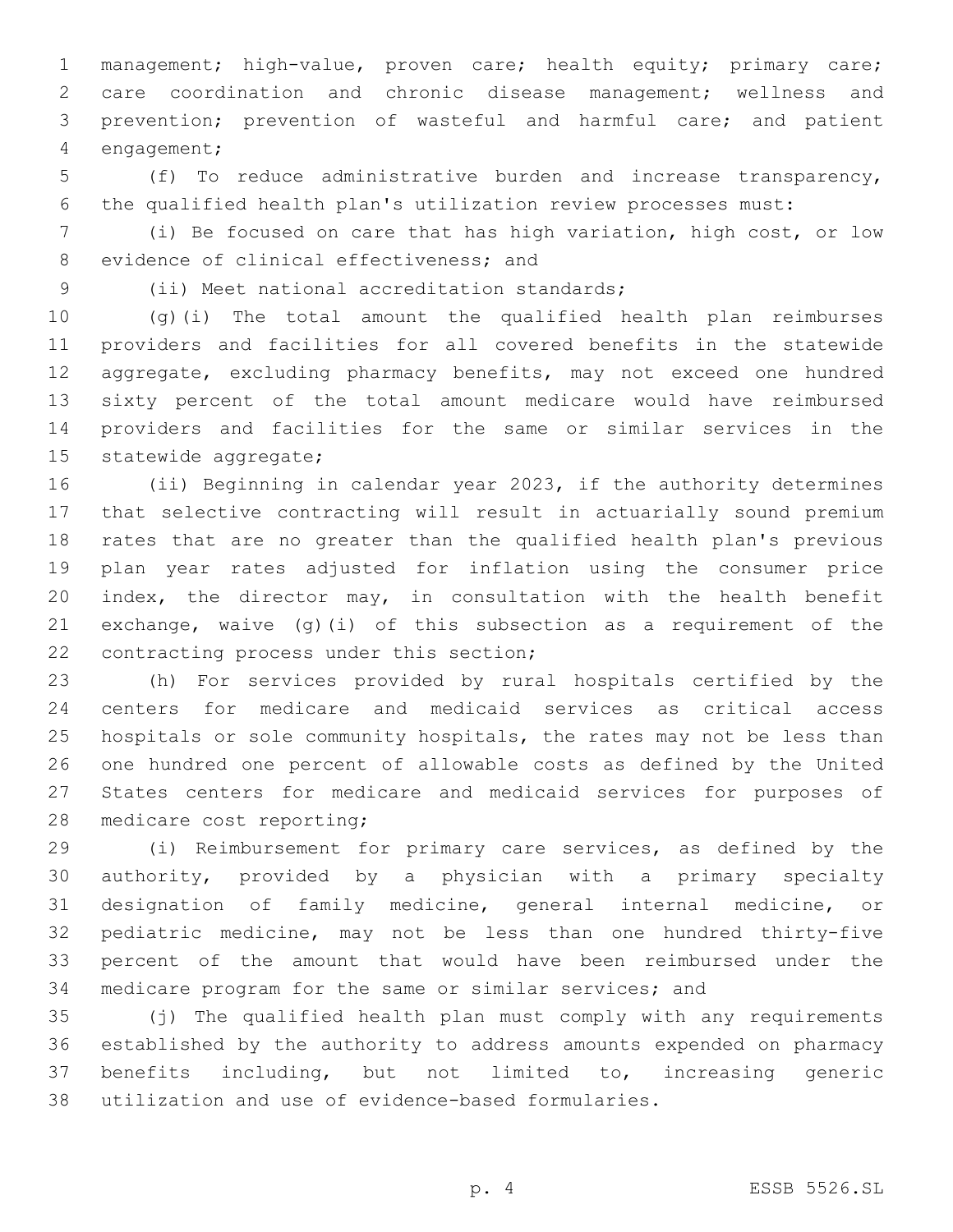(3) Nothing in this section prohibits a health carrier offering qualified health plans under this section from offering other health 3 plans in the individual market.

 NEW SECTION. **Sec. 4.** A new section is added to chapter 41.05 5 RCW to read as follows:

 The director may, in his or her sole discretion, waive the 7 requirements of section  $3(2)(q)(i)$  of this act if he or she finds 8 that:

 (1) A health carrier offering a qualified health plan under section 3 of this act is unable to form a provider network that meets the network access standards adopted by the insurance commissioner 12 due to the requirements of section  $3(2)(q)(i)$  of this act; and

 (2) The health carrier is able to achieve actuarially sound premiums that are ten percent lower than the previous plan year 15 through other means.

 NEW SECTION. **Sec. 5.** (1) The health care authority, in consultation with the insurance commissioner and the Washington health benefit exchange, must submit a report and recommendations to 19 the legislature by December 1, 2022, regarding:

 (a) The impact on qualified health plan choice, affordability, and market stability of linking offering a qualified health plan under section 3 of this act with participation in programs 23 administered by the public employees' benefits board, the school employees' benefits board, or the health care authority;

 (b) The impact on qualified health plan choice, qualified health plan provider networks, affordability, and market stability of linking provider participation in the provider networks of qualified health plans offered under section 3 of this act with provider participation in provider networks of programs administered by the public employees' benefits board, the school employees' benefits 31 board, or the health care authority;

 (c) Whether the utilization review processes employed by a health carrier offering a qualified health plan under section 3 of this act should align with clinical criteria published by the health care 35 authority; and

 (d) Other issues the health care authority deems relevant to the 37 successful implementation of this act.

38 (2) This section expires January 1, 2023.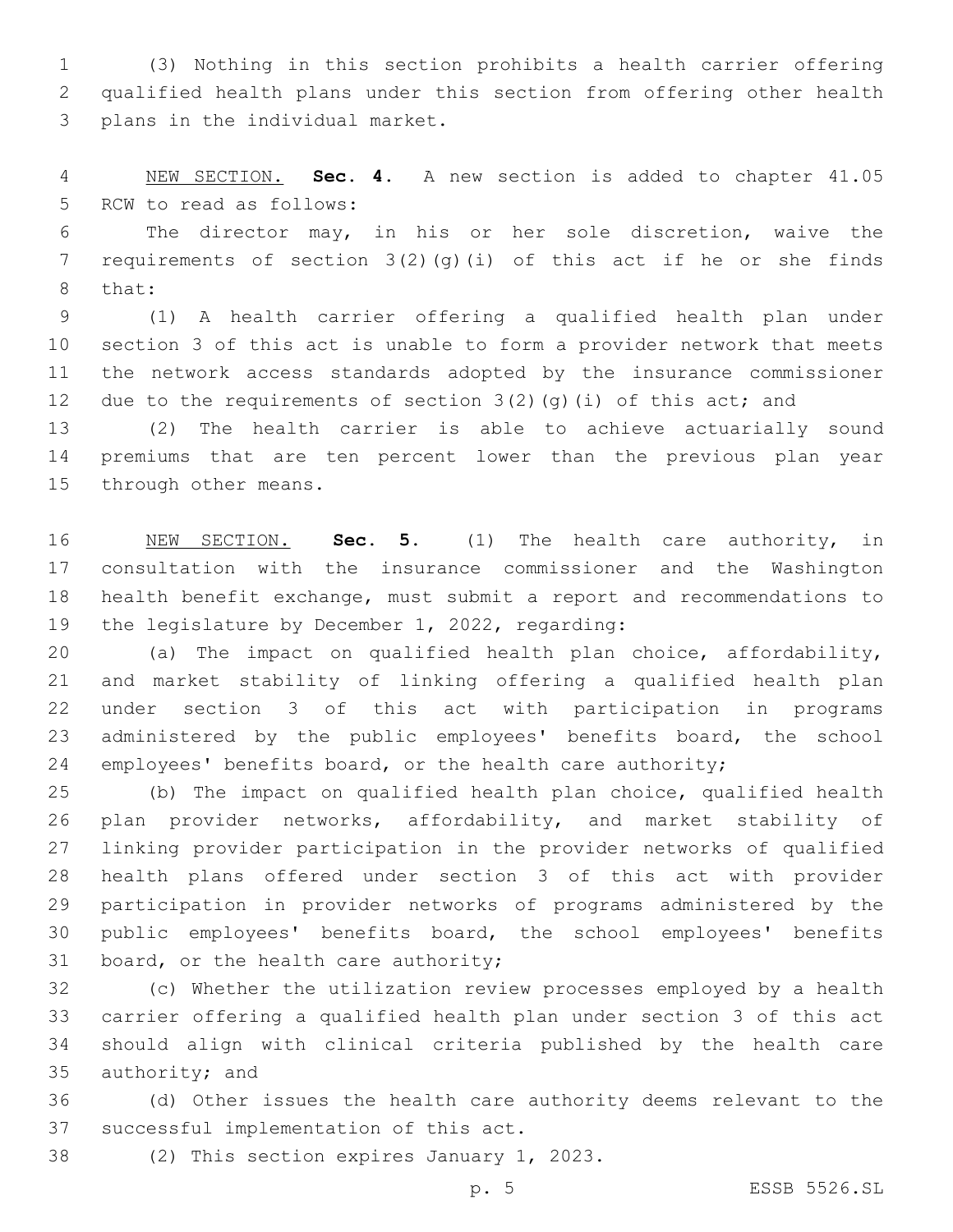NEW SECTION. **Sec. 6.** (1) The Washington health benefit exchange, in consultation with the health care authority and the insurance commissioner, must develop a plan to implement and fund premium subsidies for individuals whose modified adjusted gross incomes are less than five hundred percent of the federal poverty level and who are purchasing individual market coverage on the exchange. The goal of the plan is to enable participating individuals to spend no more than ten percent of their modified adjusted gross incomes on premiums. The plan must also include an assessment of providing cost-sharing reductions to plan participants and must assess the impact of premium subsidies on the uninsured rate.

 (2) The Washington health benefit exchange must submit the plan, along with proposed implementing legislation, to the appropriate committees of the legislature by November 15, 2020.

15 (3) This section expires January 1, 2021.

 NEW SECTION. **Sec. 7.** A new section is added to chapter 48.43 17 RCW to read as follows:

 The commissioner shall submit an annual report to the appropriate committees of the legislature on the number of health plans available 20 per county in the individual market.

 NEW SECTION. **Sec. 8.** A new section is added to chapter 48.43 22 RCW to read as follows:

 A carrier may not require a provider or facility participating in a qualified health plan under section 3 of this act to, as a condition of participation in a qualified health plan under section 3 of this act, accept a reimbursement rate for other health plans offered by the carrier at the same rate as the provider or facility is reimbursed for a qualified health plan under section 3 of this 29 act.

 NEW SECTION. **Sec. 9.** A new section is added to chapter 82.04 31 RCW to read as follows:

 This chapter does not apply to amounts received by a health care provider for services performed on patients covered by a qualified health plan offered under section 3 of this act, including reimbursement from the qualified health plan and any amounts collected from the patient as part of his or her cost-sharing obligation.37